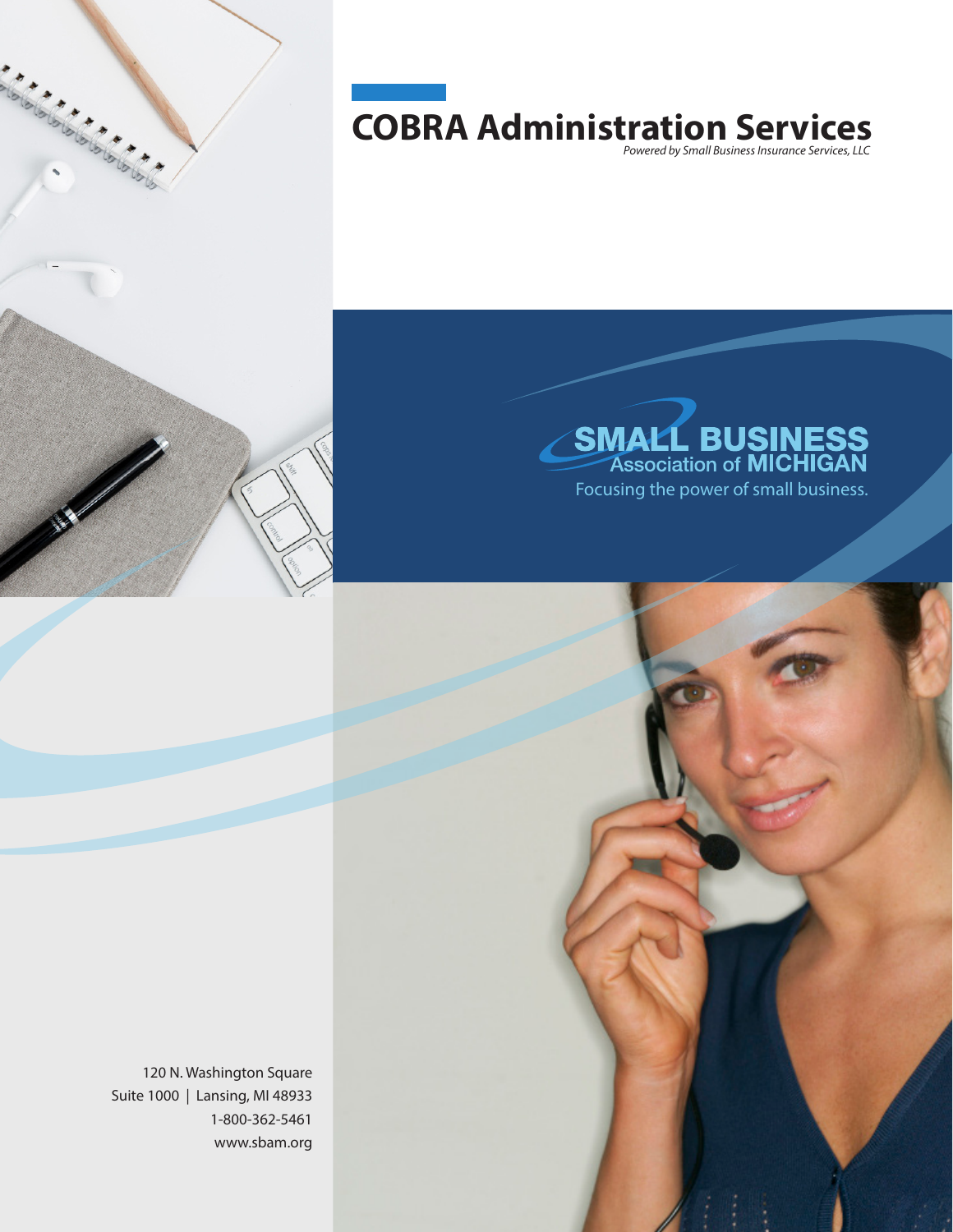# *Let go of the complex and time-consuming tasks of managing COBRA.*

## **For as little as \$35 per month, SBIS will handle all matters related to your company's COBRA administration.**

*Learn more by contacting us at (800) 362-5461 or sbam.org/cobra.* 

## **Your COBRA Adminstration Team will:**

- Communicate with your former employee on your behalf.
- Send Initial Notification of COBRA Rights and Obligation letters to your company's insured employees & dependents.
- Send the Specific Qualifying Event Notification letters to all beneficiaries which includes plan options, enrollment forms, premium rates, and due dates.
- In compliance with the laws, we adjudicate eligibility accurately and consistently.
- Field all questions from your COBRA participants via email or our toll-free number.
- Create and send the monthly premium reminders, grace letters and handle the premium payment from all COBRA participants.
- Remit premiums weekly to the Blues or directly to your company on behalf of the participants, whichever is preferred.
- Expiration notices are sent to COBRA beneficiaries prior to the end of the 18th, 29th or 36th month of eligibility.
- Provide a monthly report of all COBRA activity such as who received COBRA notifications, who responded, and who is on the COBRA termination list (also available online).
- Research and monitor changes to COBRA regulations.
- Electronically scan and file all transactions so that you can demonstrate compliance.



#### **As the Employer, you must notify your COBRA Coordinator of the following**:

When employees or dependents are added to the plan.

When employees are terminated (voluntary or involuntary), or if there is a reduction of employee hours that may result in a qualifying event (loss of coverage)

Any changes made to your insurance program, including plan changes and rate renewals.

Any employee life event including death, marriage, divorce or birth of a child.